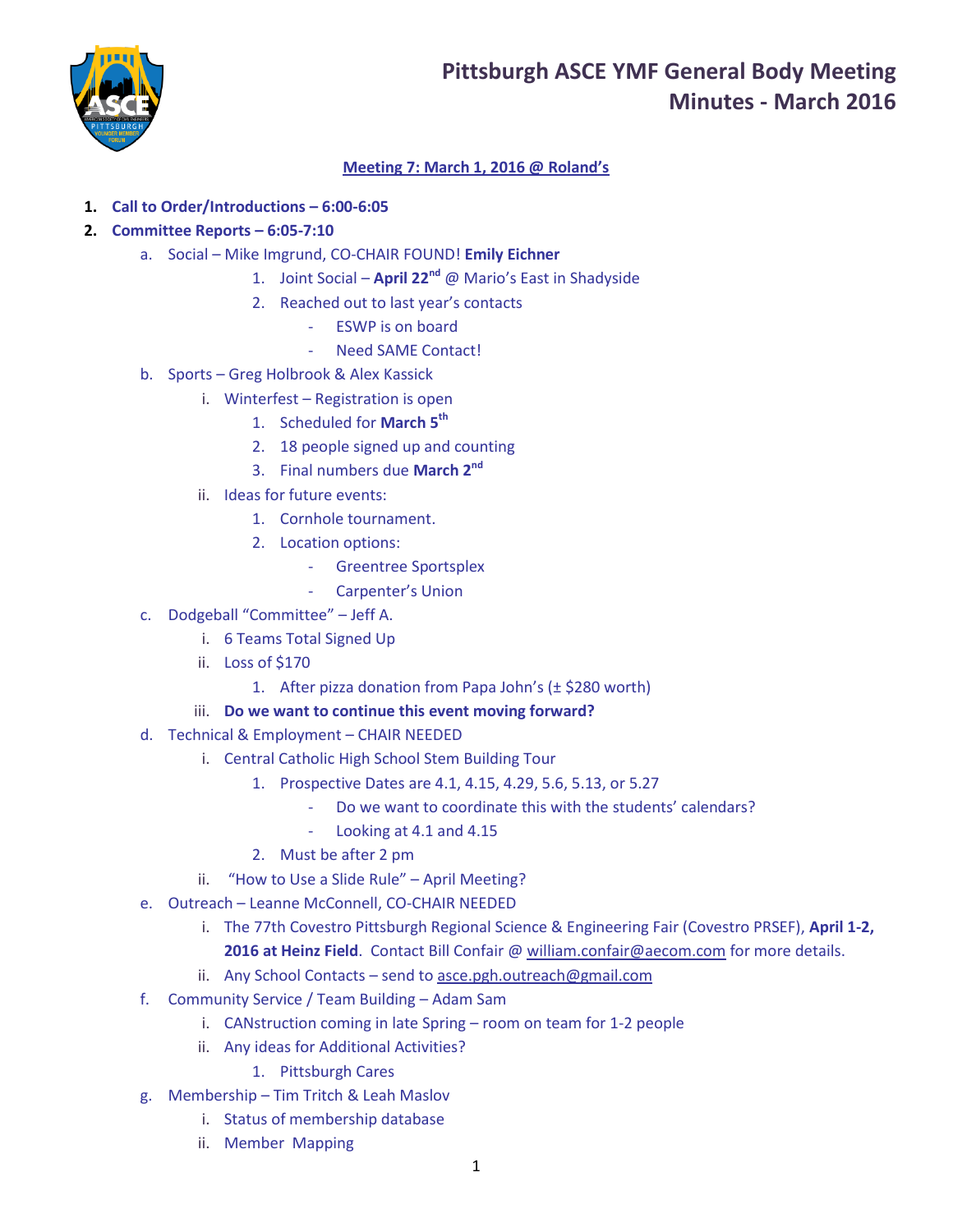

# **Pittsburgh ASCE YMF General Body Meeting Minutes - March 2016**

- 1. Jeff J. Completed second draft (See Attached)
- 2. **What do we want to do with this info?** 
	- Select meeting locations around Greentree, Downtown, and Monroeville.
	- Look to have events outside of Pittsburgh to reach younger members in
		- Uniontown, Johnstown, Geneva, etc.
- h. Budget Scott Duda & Jeff Argyros
	- i. Goal: \$1000
		- 1. December Dinner \$295
		- 2. Superbowl Squares \$200
		- 3. Pen's Raffle \$155
		- 4. Section Awards Dinner Raffle \$272
		- 5. March Madness Upcoming
		- 6. Other Ideas?
			- Reach out to the Steelers/Pirates/Pens to see if they offer the opportunity to work in the concession stands for a game and receive a portion of the concession profits
- i. Student Affairs (VARIOUS)
	- i. Pitt:
		- 1. Students attended STAY Gala
		- 2. Concrete Canoe is poured
	- ii. CMU:
		- 1. STAY Student Gala Recap Pitt
	- iii. Geneva:
		- 1. **March 16th** Panel Discussion at 6:00pm Volunteers Needed
	- iv. UPJ:
	- v. Point Park:

## **3. ERYMC 2016 Recap**

- a. Outstanding Reimbursements
- b. Final Financials
	- i. When/How to close out these accounts
- c. Conference Reviews
- d. The missing CEC tablecloth
- e. Additional wrap-up tasks
	- i. Sponsor Thank Yous Sent?
- f. Blog Article Needs to be completed ASAP
- g. Would we host again in the future? Yes.

#### **4. Secretary's Report – 7:10**

- a. Emails Open rate and trends
	- i. February 2016 Open Rates: 27.5% (February 2015: 26.0%)
- b. Ideas for new meeting locations

#### **5. Treasurer's Report – 7:10**

a. Current YMF Balance: \$3486.37